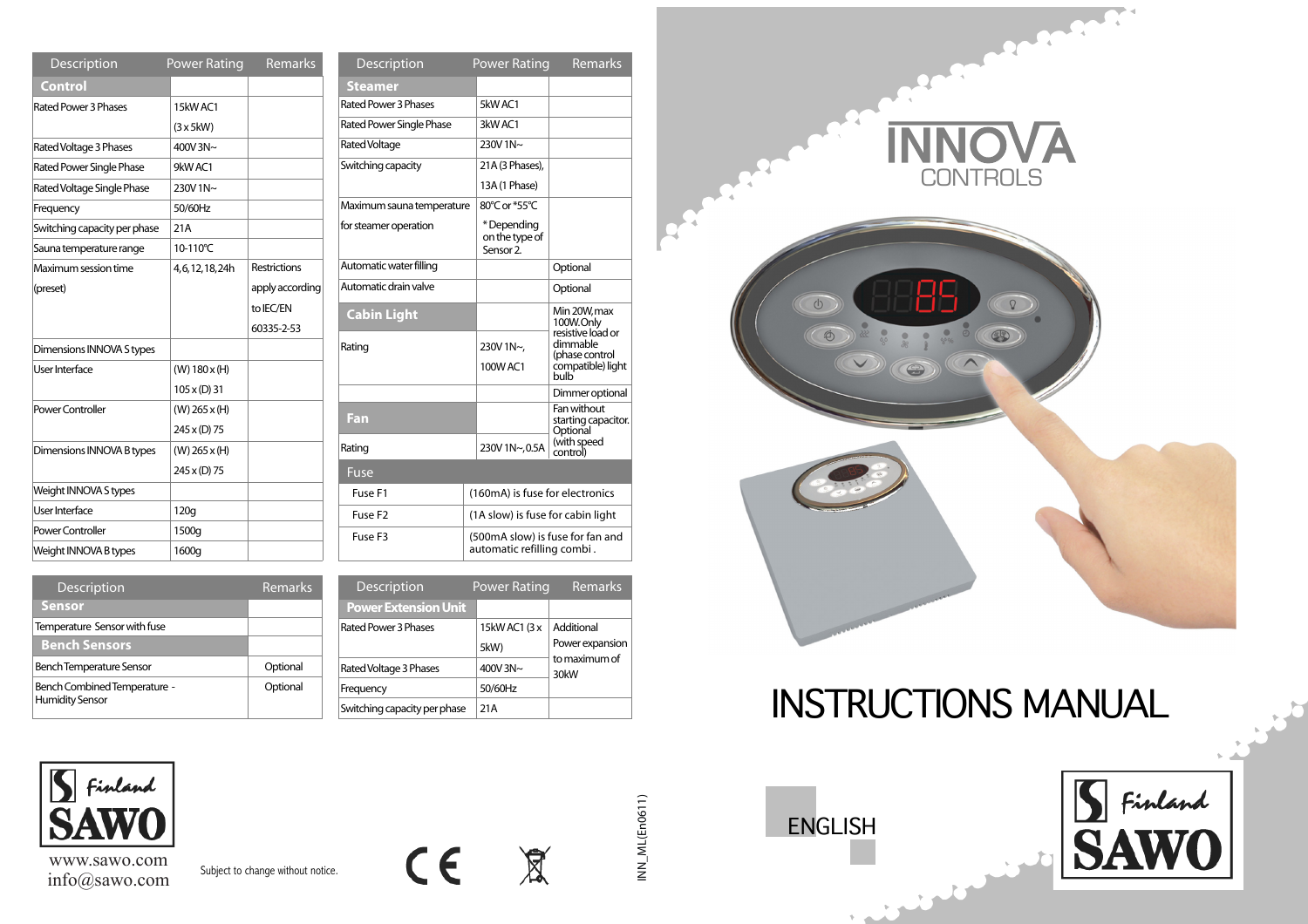# Table of Contents

|                                                                          | 3  |  |  |  |
|--------------------------------------------------------------------------|----|--|--|--|
|                                                                          | 3  |  |  |  |
| 2. Operating Instructions                                                |    |  |  |  |
| 2.1 Quick Start                                                          | 4  |  |  |  |
|                                                                          |    |  |  |  |
| 2.2.1 Heater on -------------------------------- 5                       |    |  |  |  |
| 2.2.2 Heater off --------------------------------- 5                     |    |  |  |  |
| 2.2.3 Pre-run Button --------------------------- 5                       |    |  |  |  |
| 2.2.4 Setting Mode ----------------------------- 6                       |    |  |  |  |
| 2.2.5 Dimmer Light (Optional) ----------------- 6                        |    |  |  |  |
| 2.2.6 Fan (Optional) ---------------------------- 6                      |    |  |  |  |
| 2.2.7 Cabin Light Button ---------------------                           | 6  |  |  |  |
| 2.2.8 Key Pad Lock ----------------------------                          | 6  |  |  |  |
| 2.3 Steamer Functions -----------------------------------                | 6  |  |  |  |
| 2.3.1 Steamer ----------------------------------                         | 6  |  |  |  |
| 2.3.2 Water Refill ------------------------------                        | 7  |  |  |  |
| 2.3.3 Cabin Drying ----------------------------- 7                       |    |  |  |  |
| 2.3.4 Automatic Drain --------------------------- 7                      |    |  |  |  |
| 3. Technical Diagram                                                     |    |  |  |  |
| 4. Assembly and Installation <b>contract to the Contract of Assembly</b> | 10 |  |  |  |
| 4.1 Control Unit to Heater Connection Diagram ---------- 11              |    |  |  |  |
| 4.2 Power Controller ----------------------------------                  | 11 |  |  |  |
|                                                                          | 11 |  |  |  |
|                                                                          | 12 |  |  |  |
| 4.5 Maximum Session Time ------------------------------ 13               |    |  |  |  |
| 4.6 Door Sensor (Optional) ----------------------------                  | 14 |  |  |  |
| 4.7 Fan (Optional)                                                       | 14 |  |  |  |
| 4.8 Dimmer (Optional) ----------------------------------                 | 14 |  |  |  |
| Installation for Power Controller <b>Face Strategy</b><br>4.9            | 14 |  |  |  |
| with Built in Control Panel                                              |    |  |  |  |
| 4.10 Installation for Separate Control Panel ------------                | 15 |  |  |  |
| 4.11 The Control Unit Main Switch <b>Fig. 11 The Control</b>             | 15 |  |  |  |
| 5. Troubleshooting                                                       | 16 |  |  |  |
|                                                                          |    |  |  |  |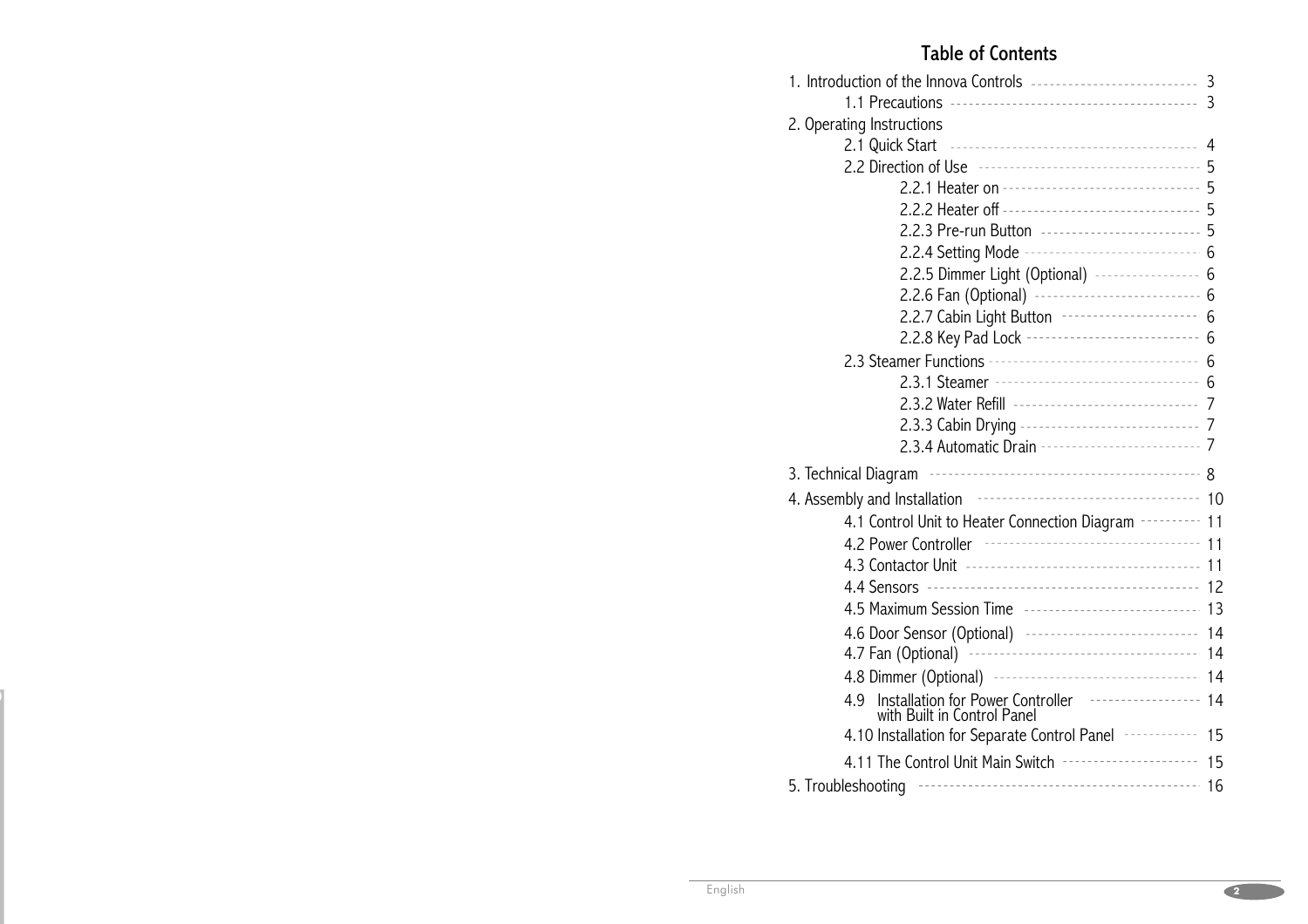# 1. Introduction of the Innova Controls

Congratulations on your purchase of Innova Control Unit!

Innova Control Unit is developed to enhance your sauna bathing with a variety of features. It can adjust temperature, humidity, ventilation and light option in your sauna. The Innova Control Units are available on a separate or built-in mounting on the Power Controller.

The following information provides you with instructions on adjusting the settings of the control unit. Please, read this instruction manual carefully before using it. Familiarization of key functions will give you a more enjoyable sauna experience.



- 1. Only a qualified electrician is allowed to make electrical connections and repairs on the unit. Use original parts only.
- 2. Disconnect the Power Controller and the Contactor Unit from the electrical circuit before installation, opening the lid of the power controller or contactor unit and repair.
- 3. Check power supply rating before installation.
- 4. Check the correct location of the sensor in the installation section of the manual. It is very important to place the temperature sensor correctly as it closeness to the air ventilation cools down the sensor and may lead to overheating.
- 5.  $\,$  The control unit can be operated in a room temperature 0-40°C. Do not  $\,$ install the control unit inside the sauna room!
- 6. Do not pour water in the control unit or clean it wet cloth. For cleaning purposes, use a cleaning cloth that has been only slightly moistened with a mild soapy solvent (dish detergent).



# 2. Operating Instructions

# 2.1 Quick Start

- 1.Switch the power "ON" by pressing the Power button. First the software versions will be displayed. Then set temperature will be displayed for 5 seconds. Finally the actual temperature inside the sauna room will be displayed.
- 2. Short press the toggle button to see the actual values for the different parameters: temperature, session time, fan\* and humidity\* (not all models). The corresponding LED will light up.
- 3. To change the parameter value, long press the toggle button.
- 4. Now the corresponding LED is blinking faster. Use the up and down arrows to change the value.
- 5. You can move from one parameter to another by short pressing the toggle button.
- 6. Confirm the settings by long pressing the toggle button. If no keys are pressed after 5 seconds, the control unit will confirm the changes automatically.
- 7. It usually takes around 25-40 minutes for the sauna to get warm. After this you can start to use your sauna.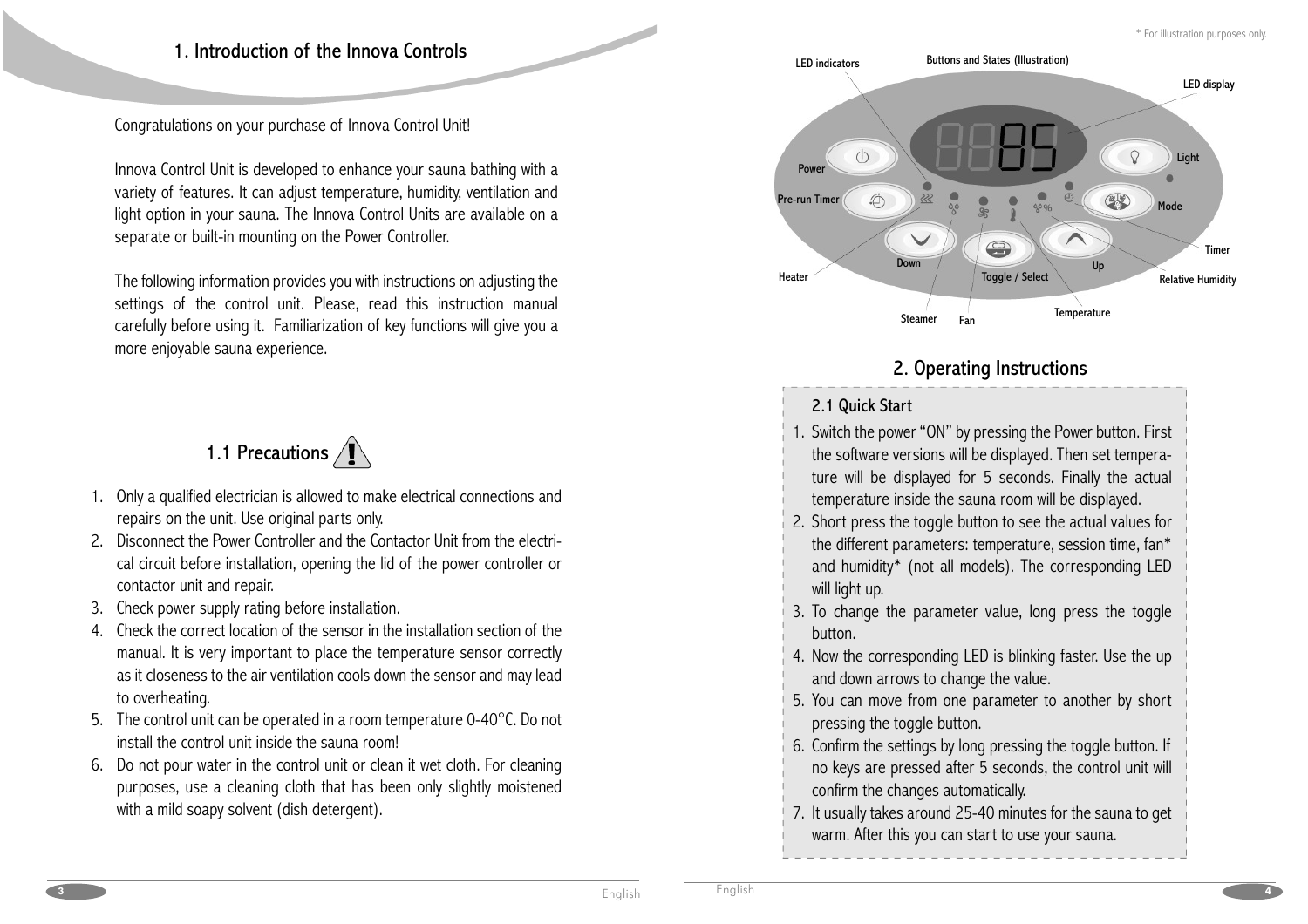# 2.2 Directions of use

2.2.1 Heater on

# $\left(\right)$

 Press the Power button to activate the heater. The heater LED is illuminated indicating that the heater is turned on.

The sauna will heat up to the temperature of the previous setting and operate for the length of previous session time. Session time is saved for next session only if session time is changed within 5 minutes after switching the heater on.

# Warning  $\angle$   $\Gamma$

Always check that there is no combustible material, like towels, above the heater, nor inside the safety distances, before switching the heater on! The safety distances are stated in the heater manual.

 $\left(\right)$ 

# 2.2.2 Heater off

 Turn the heater off by pressing the Power button. This button will turn off all the active functions, including the pre-run session. However, the sauna room light will not be switch off. Light button can be used even the heater is off.



# 2.2.3 Pre-run button

Pre-run button is enabled only when the heater is turned off. During the pre-run parameter values can be changed.

Set the pre-run time by pressing the pre-run button. Pre-run time will be displayed indicating countdown time after which the sauna is ready for use. The up and down arrow keys can be used to change. the pre-run time.

Next, temperature, fan\*, steamer\* and session time (\*not in all models). can be changed if preferred. Finally press the toggle button for long to confirm.

When the control unit is in the pre-run state, it will display the remaining time of the pre-run. The confirmed pre-run settings are<br>saved for the next session.

When the pre-run function is used for the first time control unit estimates the time that the heater needs to reach the set temperature. For example, if the pre-run time is set to 2 hours, the heater will be switched on in 1.5 hours.

If the sauna has not reached the set temperature by the time it is meant to be ready, in this case 30 minutes, it will remem ber this. Next time the pre-run function is used, the heater will be switched on earlier, for example 50 minutes before the end of the pre-run time.

Alternatively, if the heater reaches the set temperature too quickly, it will adjust itself to be switched on later. The control unit teaches itself to switch the heater on at the ideal time in order to reach the set temperature when wanted.

The pre-run function has different default settings, depending on the installation<br>location. For domestic use, the default time is 6 hours, including the pre-run time as well as the session time. See more details in the installation section of the manual.



Always check that there is no combustible material, like towels, above the heater, nor inside the safety distances, before switching on the heater or pre-run mode. The safety distances are stated in the heater manual.



# 2.2.4 Setting Mode<br>Long press the toggle button to activate setting mode. It can be used to select and adjust the fan\*, temperature, humidity\* and the session time (\*not all models have all the same features). Corresponding LEDs will be blinking on each selected features.<br>Change values by pressing the up and down<br>buttons.

Save the settings by long pressing the toggle button, a high beep will confirm it. If no keys are pressed within 5 seconds, the control unit will save the settings.

2.2.5 Dimmer light (optional)<br>When the lights are switched off, short press the light button to activate the dimmer.

If the lights are on and the cabin light<br>button is pressed for long, it will toggle the<br>dimmer light state. Then the cabin lights<br>can be adjusted with the arrow buttons<br>from 0% to 100%. Confirm the settings<br>with the toggle

# 2.2.6 Fan (optional)

 If the model installed has a fan, its speed can be regulated. Switch it on or off by pressing the mode button, LED light for fan<br>will indicate if the fan is turned on or off. The speed of the fan can be set in the settings mode.

Please note: If the used heater is a Combi with a steamer, the button needs to be pressed for longer than 3 seconds to activate the fan. Long press it again to turn<br>off the fan.

2.2.7 Cabin Light Button<br>Cabin light can be switched on, even when the heater or pre-run timer are off. Short press the button and the lights will be<br>switched\_on/off.

LED for the light indicates if the light is switched on or off.

# 2.2.8 Key pad lock (to prevent unauthorised use of control unit)

Lock the key pad by pressing the up and down arrow keys at the same time for more than 5 seconds. A high beep will confirm the activation and the deactivation.

When key lock is activated only heater on/off and cabin light functions can be used. Toggle button is enabled only to see actual values. If other buttons are pressed, "----" is shown in the display.



Unlock the buttons by pressing up and down arrow keys at the same time for more than 5 seconds. A high beep will confirm it.

The key lock function is set automatically if it was activated during the previous operation.

# 2.3 Steamer Functions

 $\left( \begin{array}{c} 0 \\ 0 \\ 0 \end{array} \right)$ 2.3.1 Steamer

> The steamer function can only be activated<br>if the heater has a steamer and the steamer feature is present on the controller. When there is no steamer present, all the functions and settings regarding the<br>steamer are not available.

> Press the mode button for less than 3 seconds to activate the steamer. Once activated, the steamer is switched on, unless the temperature or the relative humidity inside the sauna room is too high. High humidity and high temperature are not allowed, "HOT" will be displayed in the<br>control unit and the steamer will not be activated.



**5**

**<sup>6</sup>**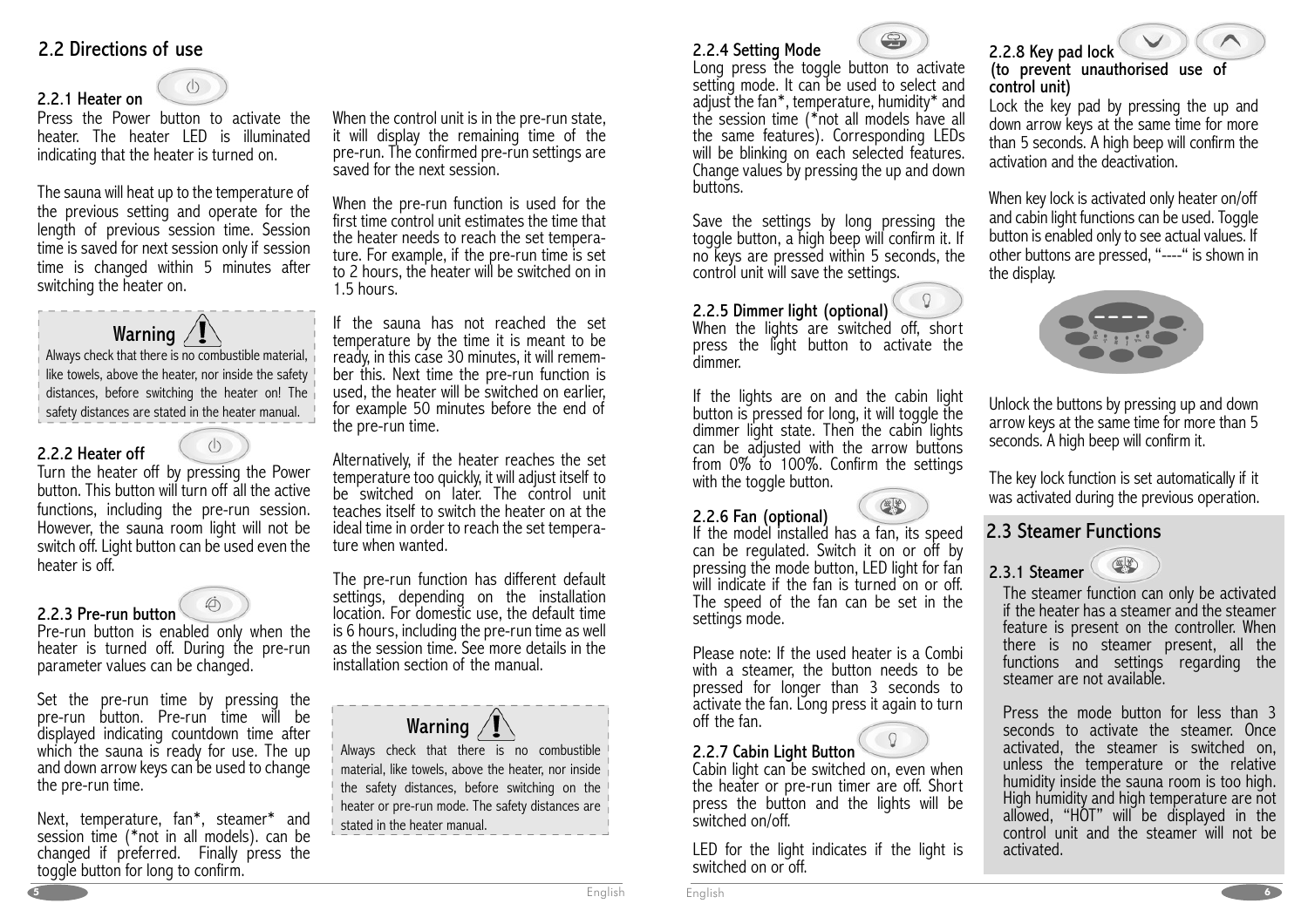#### The state for "HOT" depends on the second sensor, the bench sensor. If it is a temperature sensor only, and the bench tempera ture in the sauna room is 56°C or more, the steamer cannot be activated. With the temperature sensor, the user can choose the relative time for the steamer to be on, within 30-100% of the session time.

However, if the second sensor is combined temperature humidity sensor, the maximum bench temperature for the steamer to work is 80°C, as long as the relative humidity in the sauna room is not too high. With the combined sensor, the user can choose the relative humidity inside the sauna room.

The steamer can be switched off manually by pressing the mode button for less than 3 seconds.

#### 2.3.2 Water refill

When the water level is low, a low tone interval beep and "FILL" will be displayed to alarm the user. There are two possible ways<br>to fill water levels, automatically or manually, depending on the model.

The auto Combi heater has a solenoid valve, which will automatically react to the low level of water. The water inlet will open to fill up the tank and steamer session can be continued without intervention.

In the manual fill, the alarm beeps and "FILL" will be displayed as long as the user<br>fills the tank.

However if the user does not refill the tank and it becomes empty, a high tone interval beep and "dry" display will alarm the user.<br>The steamer will automatically be switched<br>off now, only the heater will be working.

The automatic refill mode will refill itself now, if it did not refill its tanks earlier. Always check that the water supply is open before using the automatic refill Combi heater!

# 2.3.3 Cabin drying

10 minutes after the steamer session, the heater will automatically dry the sauna room. The cabin drying is set to 30 minutes at 70°C; the fan speed is at 100%. The total drying state will take 40 minutes. The remaining cabin drying time will be displayed on the interface board.

If the steamer operation is changed to heater only, there will be no cabin drying at the end of the session.

The cabin drying session can be stopped earlier by pushing the power button.

This function is activated 1.5 hours after the steamer session time or straight after cabin drying. 2.3.4 Automatic drain (not in all models)

The drain function can be activated in two ways:

- 1. Long press the Power button to drain the tank without delay
- 2. Automatic drain after 1.5 hours after steamer session, i.e. 1.5 hours after the user has pressed the Power button or 1.5 hours session time has ended.

The automatic drain function can be enabled or disabled when the control unit is in "OFF" mode. Long press the mode button and at the same time turn on controller by pressing the pre-set button. There will be feedback on the display. If the automatic drain is on, "Adr" and "on" will be constantly displayed in sequence. When it is off, "Adr" and "off" will be displayed.

#### Please Note:

This function is available only if the drain option is present on the Power Controller.



Max. 15.0 kW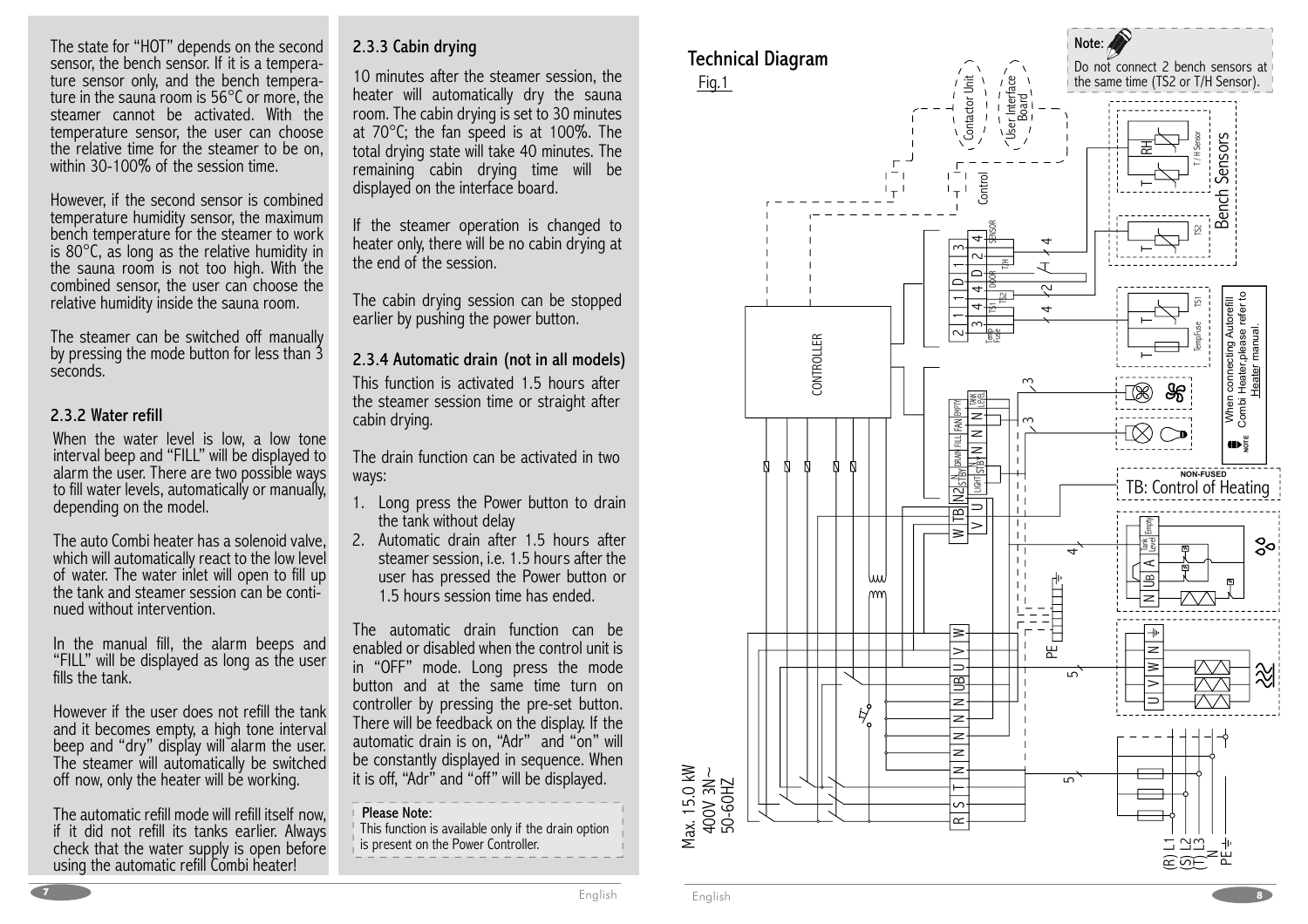

# 4. Assembly and Installation

The Innova Control Unit consists of the Innova Control Panel (Separate or Built-in), Power Controller and Sensors. The Control Panel and Power Controller communicate by using RJ12 cable.

# 4.1 Control Unit to Heater Connection Diagram



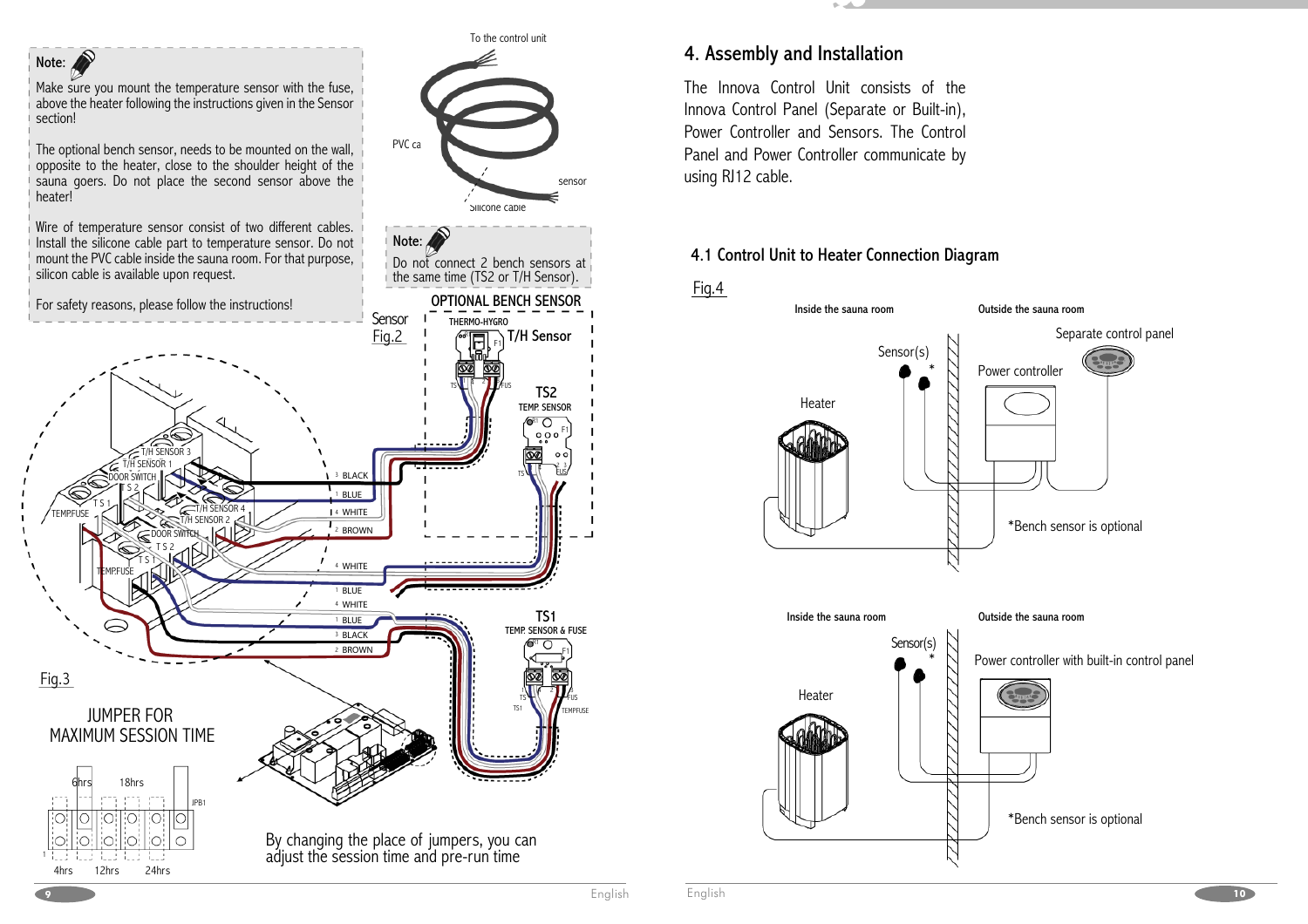## 4.2 Power Controller

The power controller or the separate control panel must not be located inside the sauna room or in places where temperature can exceed 40°C. It is protected against water splashes, however it should not get in contact with water. Mount the Power Controller on a dry location, outside the sauna room.

Install the Power Controller on the wall in vertical direction only and at least 30cm<br>from the ceiling (refer to Fig.5).



### 4.3 Contactor Unit

If the heater used is more than 15kW, an additional contactor is needed. The contactor unit is linked to the main Power Controller with a RJ12 cable (Fig.7).





The heater is connected to the electrical network semi-stationarily with a H07RN-F rubber cable or its equivalent. The use of PVC-insulated cable as a connecting cable is prohibited due to thermal embrittlement. The maximum distance of the junction box from the floor is 400 mm, measured from the upper corner of the box.



Do not embed the control unit into the wall, because it may lead to overheating of the unit and cause damage! Warning  $\sqrt{I}$ 

Follow the instructions that are supplied together with the contactor unit.

# Installation of power controller with built-in control panel with contactor unit



### 4.4 Sensors

One or two sensors can be connected to the Power Controller. The first sensor measures the temperature, it is the sensor with temperature fuse and thermistor.

The second sensor, the optional bench sensor, is a temperature sensor or combined temperature humidity sensor. The combined sensor is capable of measuring the humidity as well as the temperature.

With two sensors it is possible to receive more accurate measurements from the sauna room.

If the heater is mounted on the wall or floor standing less than 200mm from the wall, the first temperature sensor needs to be mounted on the wall above the heater. Place the sensor 150mm from the ceiling (Fig. 8 & 9).

However, if the heater is more than 200mm from the wall, place the sensor to the ceiling, over the heater, as shown in the figure 10 & 11.

The optional second sensor should be mounted on the wall, opposite to the heater, minimum 30cm from the ceiling and minimum 130cm from the floor (Fig 8 & 10). It is designed to measure the bench temperature, so ideally place it close to the shoulder height of the sauna goers.

Do not place the sensors near the air ventilation. The closeness of the air vent cools down the sensor. Thus, an incorrect temperature is displayed and the heater may overheat (Fig.11).



**11**

**h 12**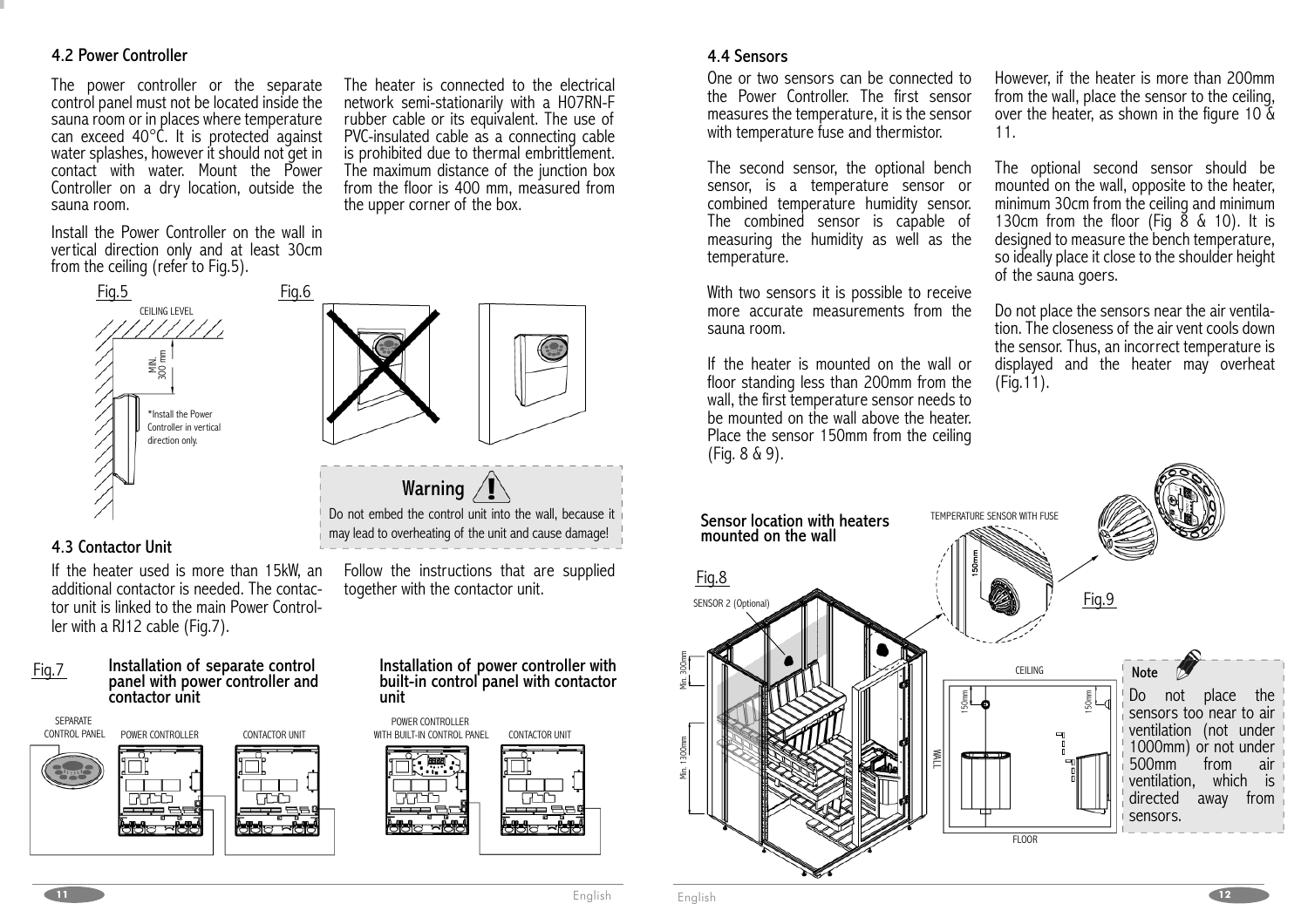#### Sensor location with heaters mounted on the floor more than 200mm from the wall



## 4.5 Maximum Session Time

 The maximum sauna session time depends on the purpose of the sauna. For domestic use, the total on-time of the sauna is limited to 6 hours. \*)It includes pre-run time and the session time. The factory setting for the control unit is 6 hours.

For condominiums, hotels and similar locations, the operating period of the sauna heater is limited to 12 hours, including the pre-run time and the session time.

For public sauna, the operating period of the sauna heater can be either 18 or 24 hours. \*) IEC 60335-2-53

# Please Note:

If you need to change the settings in the power controller with built-in panel, removing the panel board helps.

| Sauna Type        |                        | Domestic sauna                 | Hotels, Condominiums |     | Public sauna |
|-------------------|------------------------|--------------------------------|----------------------|-----|--------------|
| Jumper            |                        |                                |                      |     |              |
| Max. time         |                        | 6h                             |                      | 18h | 24h          |
| Max. pre-run time | steam<br>3h -<br>steam | 4h -<br>steam<br>5h -<br>steam | 99h                  |     |              |



Please note, if the public sauna is set to 24 hours, it will be on constantly. It needs to be continuously attended.

The maximum heater on-time is set by the jumpers on SCB1 in the power controller, see the picture 3. Jumpers 3, 4 and 5 are meant only for public sauna rooms. Only a qualified electrical can change the settings. The standards and regulations of the country where the control unit is installed must be followed, when setting the jumpers. When no jumpers are placed, the default time is 6 hours. See the Table 1.

# 4.6 Door Sensor

 In other than household use, it is recommended to install door sensor. The door sensor disables all pre-run operations if the door is opened while the pre-run countdown is active.

The door sensor also ensures that the door is not open for long periods of time when the heater is on. If the heater is on and the door is open for more than 15minutes, an alarm and "DOOR" will be displayed to warn<br>the user. The heater will be switched off automatically.



 If no door sensor is installed, "Door switch" terminals in the Power Controller must be connected with each other by a<br>jumper wire. See fig. 2. Note: connection is not present in the drawing.

# 4.7 Fan

The fan function can only be activated if the fan feature is present on the control unit. Ensure that the fan motor to be controlled is either shaded pole or permanent split capacitor motor. The maximum power is100W with 230 VAC.

# 4.8 Dimmer

5.

It is possible to use any suitable lamp of your choice in the sauna room. However, if the dimmer feature is present on the control unit and wished to be used, only incandescent<br>lamp is suitable.

# 4.9 Installation for power controller with built in control panel (See Illustration)

Follow the steps in the illustration below. Before installation, please read first chapter 1.1 Precautions.

- 1. Install power controller outside sauna room in a dry place, where temperature will not exceed  $+40C$  and condense of water is not possible inside the controller. 6.
- 2. Unscrew two screws from the top cover.
- 3. Remove the plastic cover of the control unit by pushing the front lock through the hole in the chassis.
- 
- where to attach the power controller.

Install the power controller in vertical direction only. Follow the measurements given.<br>Cover back the power controller after the

wiring connections have been made by snapping the front lock. Screw the two screws back to the top cover.



**13**

Table 1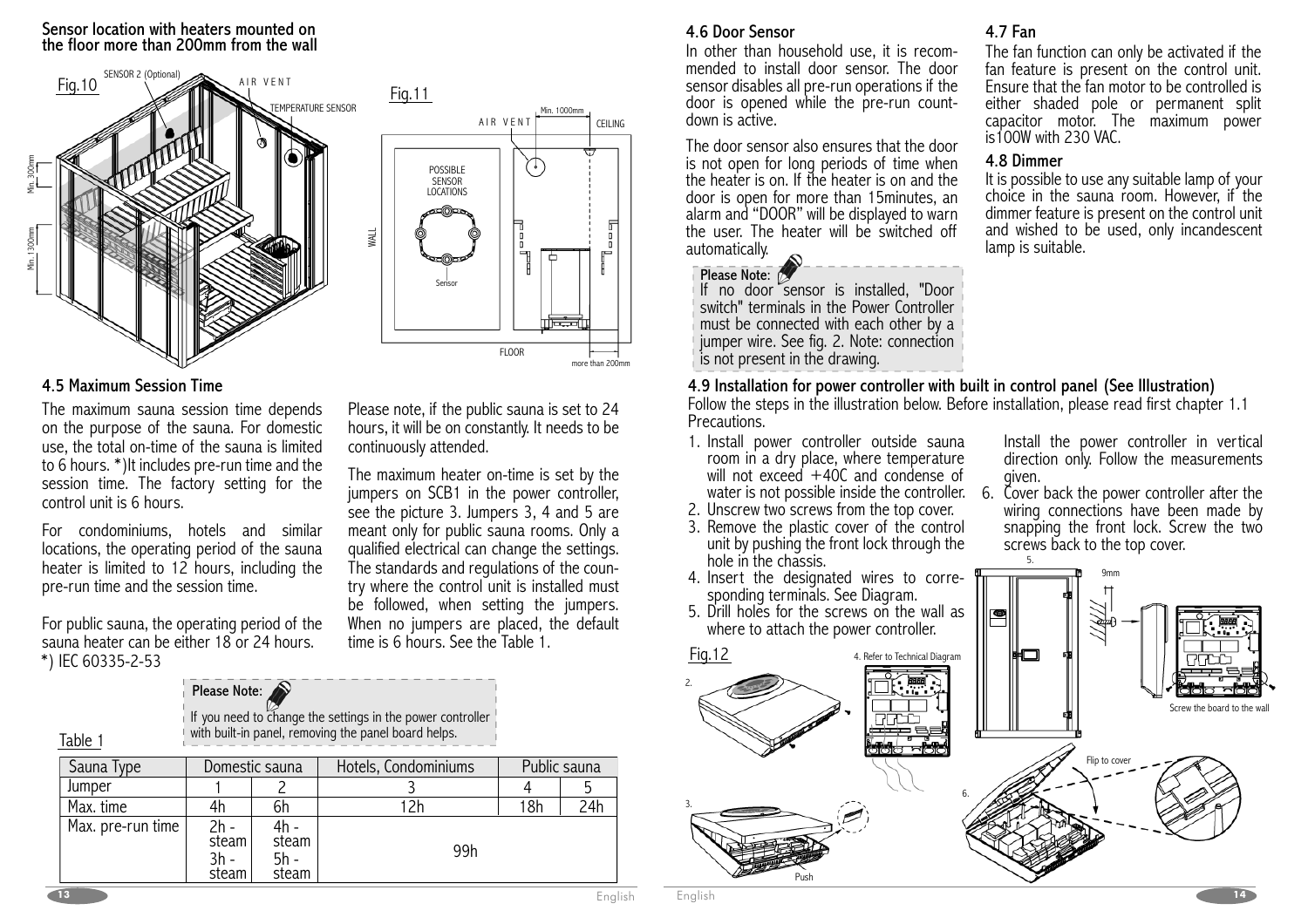# 4.10 Installation for Separate Control Panel (See IIlustration)

- casing outside the sauna room, in preferred, secure area on a room temperature. 1. Mount the Separate control panel
- 2. Cut the wall section according to the
- temperature.<br>Cut the wall section according to the<br>specifications.<br>Connect the RJ12 cable provided<br>from the control panel to the Power<br>Controller. 3.

Fig.13



### 4.11 The Control Unit Main Switch

The control unit. Using this switch, you can isolate the electronics from the mains power supply. The control unit switch can be found on the top end of

In order to put the unit into operation, switch to the first position (switch position I). In this switch position all control unit's functions work normally.

In case of breakdown, press the control unit switch on the left part of the rocker to the middle position (switch position 0). The unit is now completely switched off.

In order to switch on the light in the sauna when the unit is switched off, press on the left part of the rocker to the second position (switch position II).



Push the hole with hard object to open

Insert the casing on the cut section. Screw the Control panel to the wall on the holes provided. Snap the top cover of the panel to its place. 4. 5. 6.

5.







 If an error occurs, the heater will be switched off. There will be a warning beep and the code for the error will be displayed in the control panel.

See more details on the table below.

# Warning

Please note, only a qualified electrician or maintenance personnel is allowed to make the service operations and repairs!

| Table 2        |                                                         |                                                                                                                                                                                                                                                                                                                                                                                                                                                               |
|----------------|---------------------------------------------------------|---------------------------------------------------------------------------------------------------------------------------------------------------------------------------------------------------------------------------------------------------------------------------------------------------------------------------------------------------------------------------------------------------------------------------------------------------------------|
| Code           | Problem                                                 | Solution                                                                                                                                                                                                                                                                                                                                                                                                                                                      |
| E <sub>1</sub> | Temperature sensor 1 is<br>not connected.               | Check the wire between the sensor and the<br>control unit. If there is no problem with the<br>wires and they are correctly installed, check                                                                                                                                                                                                                                                                                                                   |
| E <sub>2</sub> | Temperature sensor 1 is<br>short circuit.               | the sensor.                                                                                                                                                                                                                                                                                                                                                                                                                                                   |
|                |                                                         | If no reason for the problem can be found,<br>contact the retailer.                                                                                                                                                                                                                                                                                                                                                                                           |
| E3             | is<br>fuse<br>Temperature<br>defective.                 | Check the wire between the sensor and the<br>control unit. It has probably overheated. The<br>reason for it needs to be discovered before<br>using the sauna again. A new sensor is<br>needed.                                                                                                                                                                                                                                                                |
|                |                                                         | If no reason for the problem can be found,<br>contact the retailer.                                                                                                                                                                                                                                                                                                                                                                                           |
| E4             | Temperature sensor 2 is<br>not connected.               | Check the wire between the bench sensor and<br>the control unit. If there is no problem with the                                                                                                                                                                                                                                                                                                                                                              |
| E5             | Temperature sensor 2 is<br>short circuit.               | wires and they are correctly installed, check<br>the sensor. The heater can still be used with<br>the sensor 1 only, but 2 sensors are needed<br>for the steamer.                                                                                                                                                                                                                                                                                             |
| E6             | Combined Temperature<br>/ Humidity sensor is defective. | If a new sensor is needed or no reason for the<br>problem can be found, contact the retailer.                                                                                                                                                                                                                                                                                                                                                                 |
| E7             | Communication failure.                                  | Check the RJ12 cable. If the area where the<br>cable is located has many other cables, it can<br>cause interference problems. If built-in model<br>is used, remove the control panel. Wipe the pin<br>header contact to remove any dirt. Assemble<br>back the control panel in correct position and<br>make sure the six pin header connectors are<br>properly inserted to the socket.<br>If no reason for the problem can be found,<br>contact the retailer. |
| E8             | Temperature is greater than<br>the maximum temperature. | If this happens contact qualified electrician or<br>maintenance personnel before using the sauna<br>again.                                                                                                                                                                                                                                                                                                                                                    |